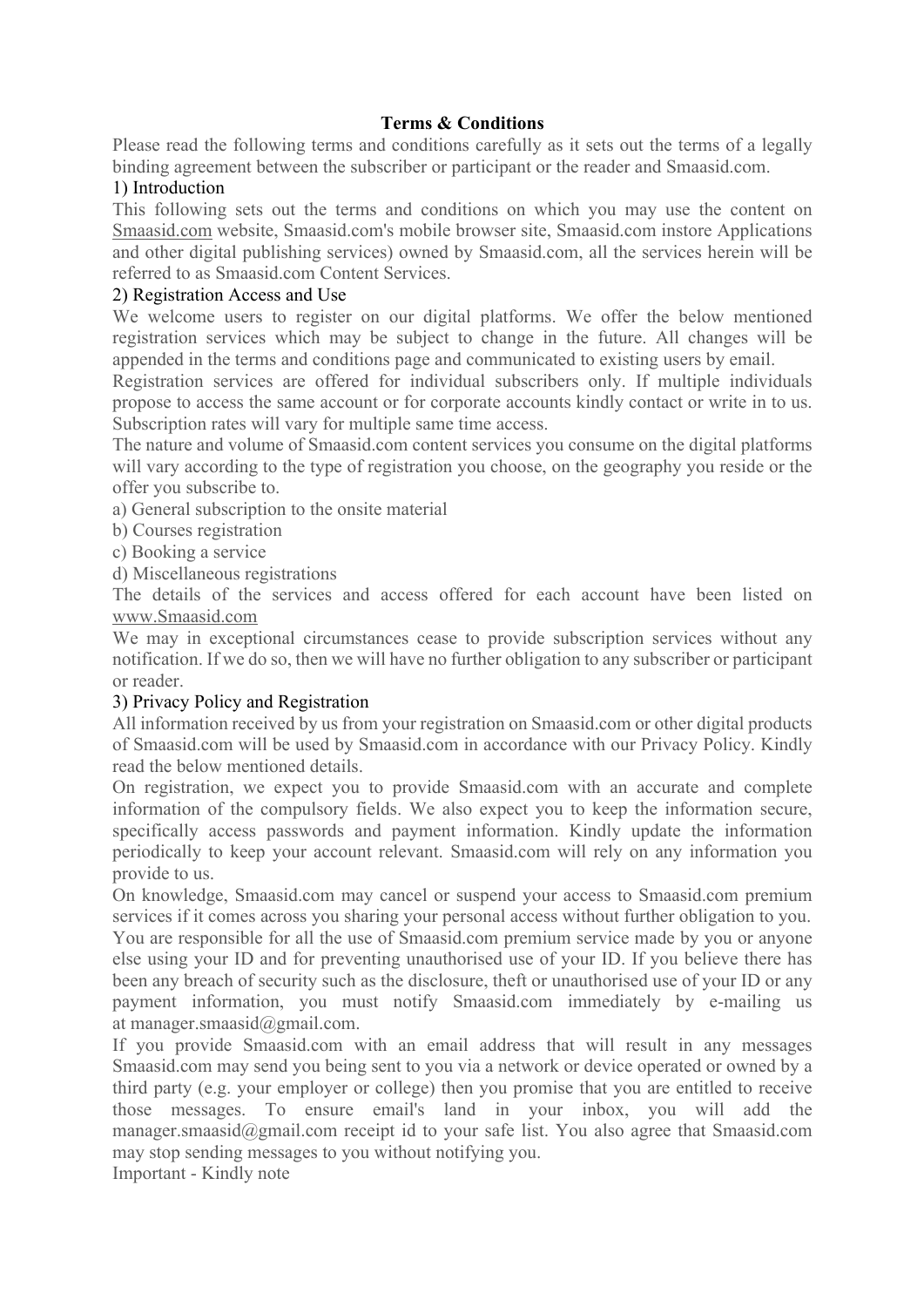(A) When you participate and choose to subscribe to joint content subscription offers that Smaasid.com partners with; your email id, access password and entered personal information will be shared with the participating content partner brand via an encrypted server to server protocol. This sharing is to facilitate your seamless access across the partner brand's platform. Once you login to the partner brand's platform, specific terms and privacy policies of the partner brand (mentioned on its website) will apply.

(B) Joint offers including special price offers are generally limited to new users on the partner sites. Clubbed Offers on partner sites will not be available to you should your email id be registered with the partner website.

You are advised to study the offer before you subscribe.

Merely subscribing to such a joint offer does not make you eligible to gain access to the partner platform. Smaasid.com does not take responsibility of providing you with an access on the partner site for existing users/subscribers of these sites.

(C) When you subscribe to joint offers supported by (non-content) brands; specific brands would ask you to share personal or private information in lieu of a value that the brand extends. By participating in such offers you implicitly and by confirming the terms of the offer you agree to share your registration information and personal data with the concerned brand. The brand or its associates may use this personal information to contact you with their promotional offers. Further by participating to such offers your will be additionally governed by the privacy policy and terms and conditions of the concerned brand. You are advised to go through them carefully before you decide to opt in.

As a registered user of or subscriber to Smaasid.com you may choose to use Smaasid.com's "Remember me" log in feature that enables you to be logged in automatically to Smaasid.com whenever you visit Smaasid.com without having to manually log in each time. We recommend that you do not enable this feature on any computer that is or may be used by anyone other than you in order to prevent unauthorized access by third parties to both your subscription details and features of Smaasid.com personal to you.

### 4. Personal Subscription Services

Personal subscription services include Smaasid.com premium access to behind the pay wall content. When you subscribe to Smaasid.com Premium access, you gain access to opinion pieces, comment and exclusive features specially chosen for you by the Smaasid.com editors. The nature of content behind the pay wall is subject to change; the final decision of which lies with the Editor.

### **Types of subscription:**

Services may differ from country to country and the device from which you subscribe. Subscriptions packages and price may also vary in time.

### **Contract formation:**

Smaasid.com will try to process your subscription promptly but does not guarantee that your subscription will be activated by any specified time. By submitting your payment and other subscription details, you are making an offer to us to buy a subscription. Your offer will only be accepted by us and a contract formed when we have successfully verified your payment details and email address, at which point we will provide you with access to your subscription. Smaasid.com reserves the right to reject any offer in its discretion, for any or no reason.

Smaasid.com may partner with third party content providers to offer bundled services, under which the payment for both the services will be collected by Smaasid.com. Smaasid.com will endeavor to provide a seamless access to all such third parties with a single one point access. There could be a gap in this seamless access due to a technology breakdown, temporary disconnection of the internet connection or any factors beyond the reasonable control of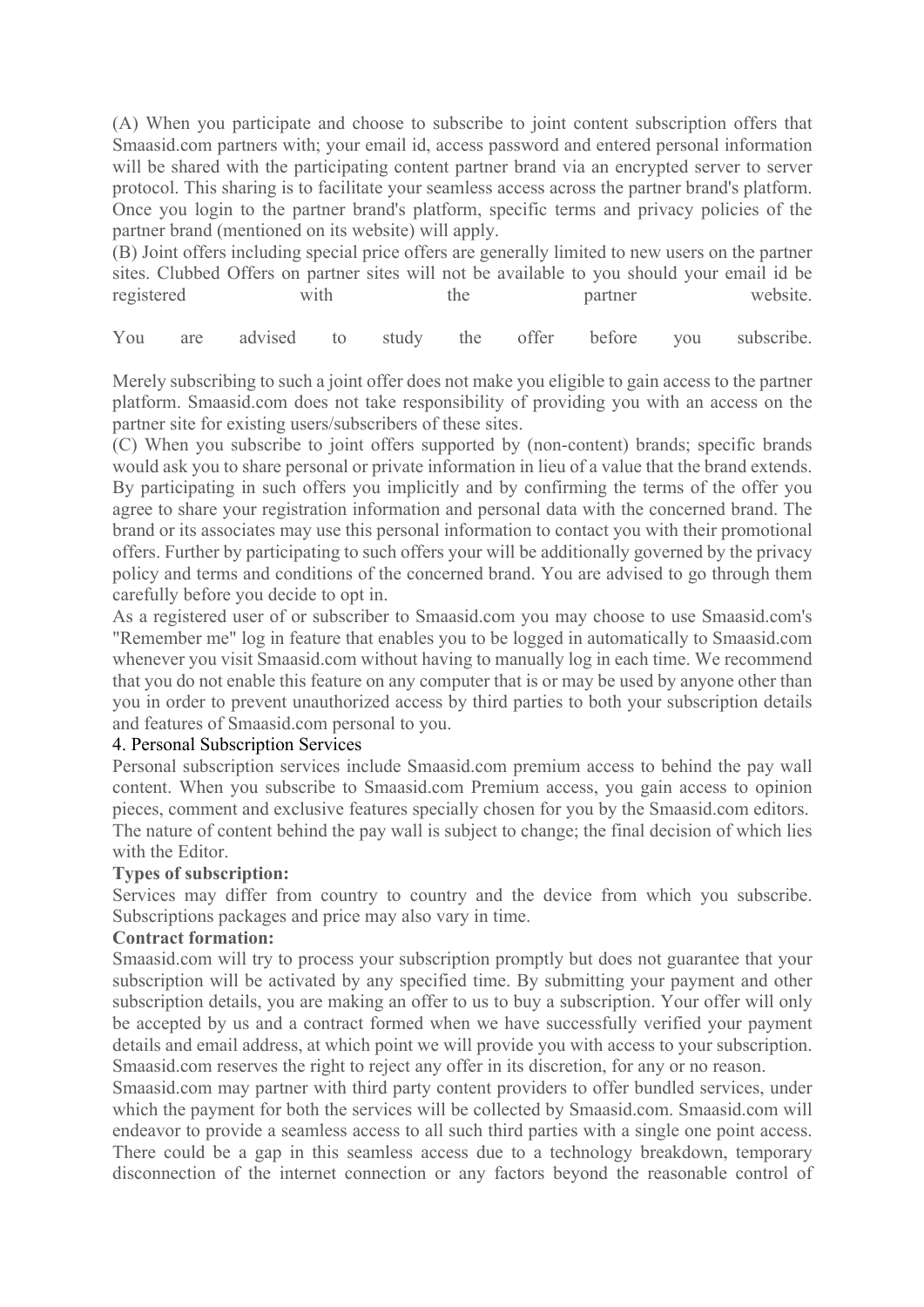Smaasid.com. In such cases the contract will be formed once the access to the partner services are restored.

You are requested to read through the terms and conditions offered by content partners to Smaasid.com. Most partners offer bundled services for new users. Existing subscribers of partners are not eligible for bundled subscription. Should you happen to be one please note that the partner will be liable to reject your offer to subscribe under the bundled subscription not leading to contract formation as a result.

# **Payment details:**

When you purchase a subscription, you must provide us with complete and accurate payment information. By submitting payment details you promise that you are entitled to purchase a subscription using those payment details. If we do not receive payment authorization or any authorization is subsequently cancelled, we may immediately terminate or suspend your access to your subscription. In suspicious circumstances we may contact the issuing bank/payment provider and/or law enforcement authorities or other appropriate third parties. If you are entitled to a refund under these terms and conditions we will credit that refund to the card or other payment method you used to submit payment, unless it has expired in which case we will contact you.

Smaasid.com will use the services of quality third party payment service providers to process your payment. Payment options are primarily through credit card. Smaasid.com may offer other payment mechanisms from time to time.

# **Pricing:**

The subscription price will be made clear to you on our sign-up pages or otherwise during the sign-up process and may vary from time to time, by region or by country. You agree to pay the fees at the rates notified to you at the time you purchase your subscription. Subscription to premium services on Smaasid.com are generally of monthly frequency. Smaasid.com however may choose to offer fixed term or fixed payment frequency offers from time to time. The currency in which your subscription is payable will be specified during the order process, depending on the service and your country of residence. Eligibility for any discounts is ascertained at the time you subscribe and cannot be changed during the term of your subscription. We will always tell you in advance of any increase in the price of your subscription and offer you an opportunity to cancel it if you do not wish to pay the new price. **Taxes:**

Subscription and access to content services fall under the purview of Service Tax as per the current indirect taxation policy, Government of India. Taxes are applicable for consumption of content on the website and other products of Smaasid.com uniformly for customers based in India and outside the country. Unless otherwise indicated, prices stated on our website are inclusive of applicable Service Tax, any applicable value added tax (VAT) or other sales taxes. **Pricing errors:**

If we incorrectly state a price to you whether online or otherwise, we are not obliged to provide you with a subscription at that price, even if we have mistakenly accepted your offer to buy a subscription at that price, and we reserve the right to subsequently notify you of any pricing error. If we do this, you may cancel the subscription without any obligation to us and we will refund you any money you have paid us in full, or you may pay the correct price. If you refuse to exercise either of these choices then we may cancel your subscription and will refund you any money you have paid us in full. We will always act in good faith in determining whether a genuine pricing error has occurred.

### **Other costs:**

In addition to any subscription fees you pay, you are responsible for paying any internet connection or other telecommunications charges that you may incur by accessing the premium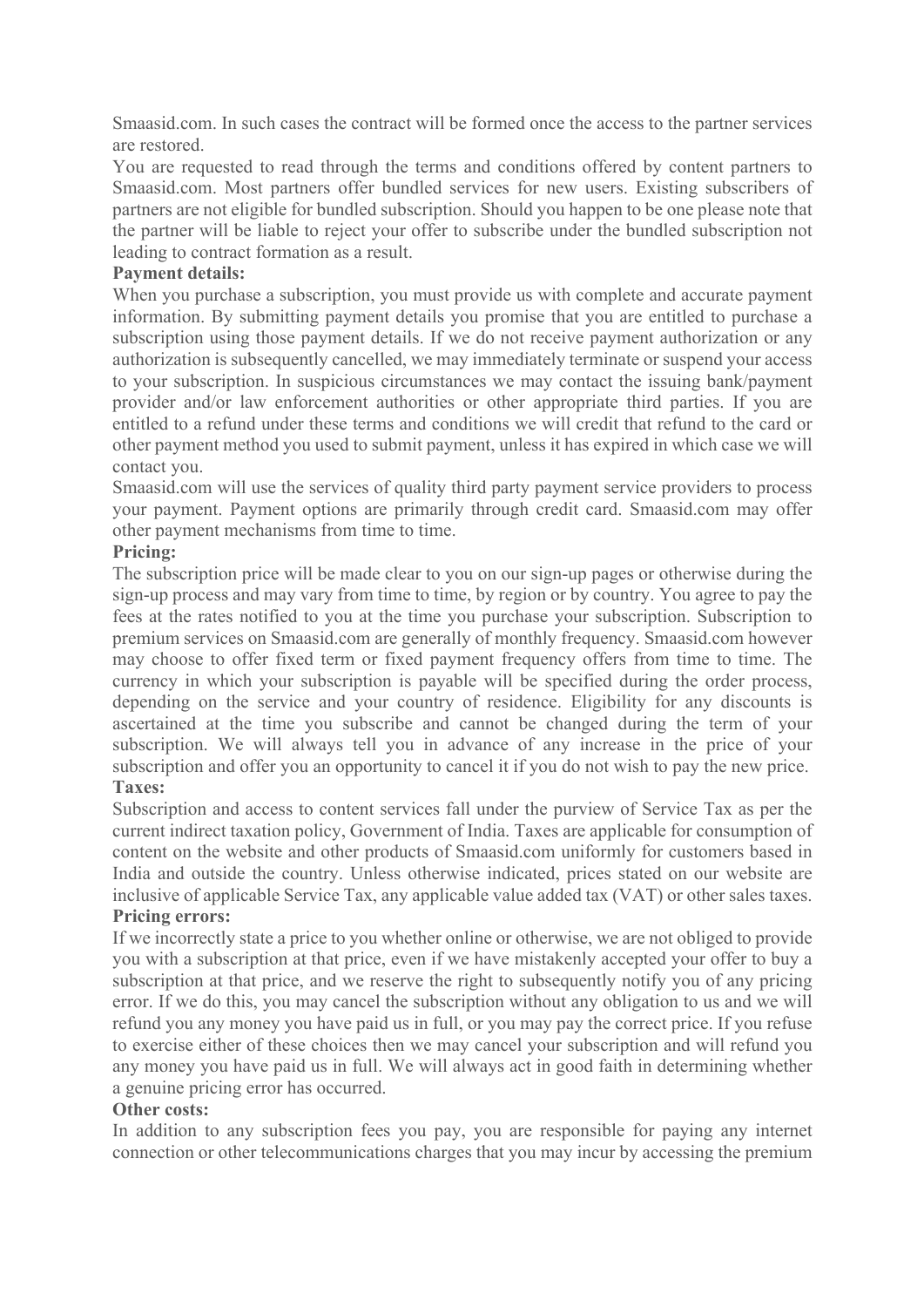services or using the services available on it. For example, if you use any of our mobile services then your network operator may charge you for data or messaging services.

# 5. Subscription Period, Renewal and Cancellation of Personal Subscriptions

# **Cancellation Policy**

For all subscriptions by placing your order you agree that we may start your subscription immediately upon our accepting your order. This means that you are not entitled to a refund if you change your mind after we have provided you with access to your subscription.

You do not have any right to cancel your subscription or any part of it until the end of your then current subscription period.

Although you may notify us of your intention to cancel at any time, such notice will only take effect at the end of your then current subscription period, and you will not receive a refund **How to cancel?**

You may notify us of your wish to cancel your subscription by contacting our Customer Services team at manager.smaasid@gmail.com. To enable us cancel your subscription please provide us with your complete name (as was in the subscription order form), Email address and Contact number clearly written out.

# **Cancellation by us:**

Smaasid.com reserves the right to suspend or terminate your subscription if you breach these terms and conditions, with or without notice and without further obligation to you. We may also suspend or terminate your subscription if we are prevented from providing services to you by circumstances beyond our control. If we terminate your subscription for any reason and/or permanently cease publishing Smaasid.com, or cease to provide subscription services then, unless there are exceptional circumstances, we will provide you with a pro rata refund to your credit card. This means that we will refund you with any amounts that you have paid us in advance that relate to any remaining and unexpired period of your subscription.

# **Cancellation of your registration:**

If you are a registered user, but not a subscriber, then Smaasid.com reserves the right to suspend or terminate your registration at any time, with or without notice and without further obligation to you. If you would like to cancel your registration then please contact our customer services team at manager.smaasid@gmail.com.

# 6. Who Your Personal Subscription Contract is with

If you buy a Smaasid.com subscription and are resident in any country, then you will be contracting with Smaasid.com

### 7. User Generated Content

Smaasid.com includes comments sections, blogs and other interactive features that allow interaction between users and between users and Smaasid.com. We call the information posted by or contributed by users "User Generated Content" or "UGC".

If you wish to view or participate by way of UGC then you must comply with specific rules and guidelines. We also recommend that you read our Comments Guidelines which provide further guidance in relation to commenting on Smaasid.com.

You are responsible for all the content of any of your UGC that you or we publish. You are financially responsible to us for any claim against us by any third party that your UGC is not in accordance with the UGC policy

# **You further agree that you will:**

\* Only publish UGC that is your original content and will not infringe the copyright or other rights of any third party when publishing UGC. Not post, link to or otherwise publish any UGC containing any form of advertising or promotion for goods and services or any spam or other form of unsolicited communication.

\* Not post, link to or otherwise publish any UGC with recommendations to buy or not buy a particular share or other investment or which contain confidential information of another party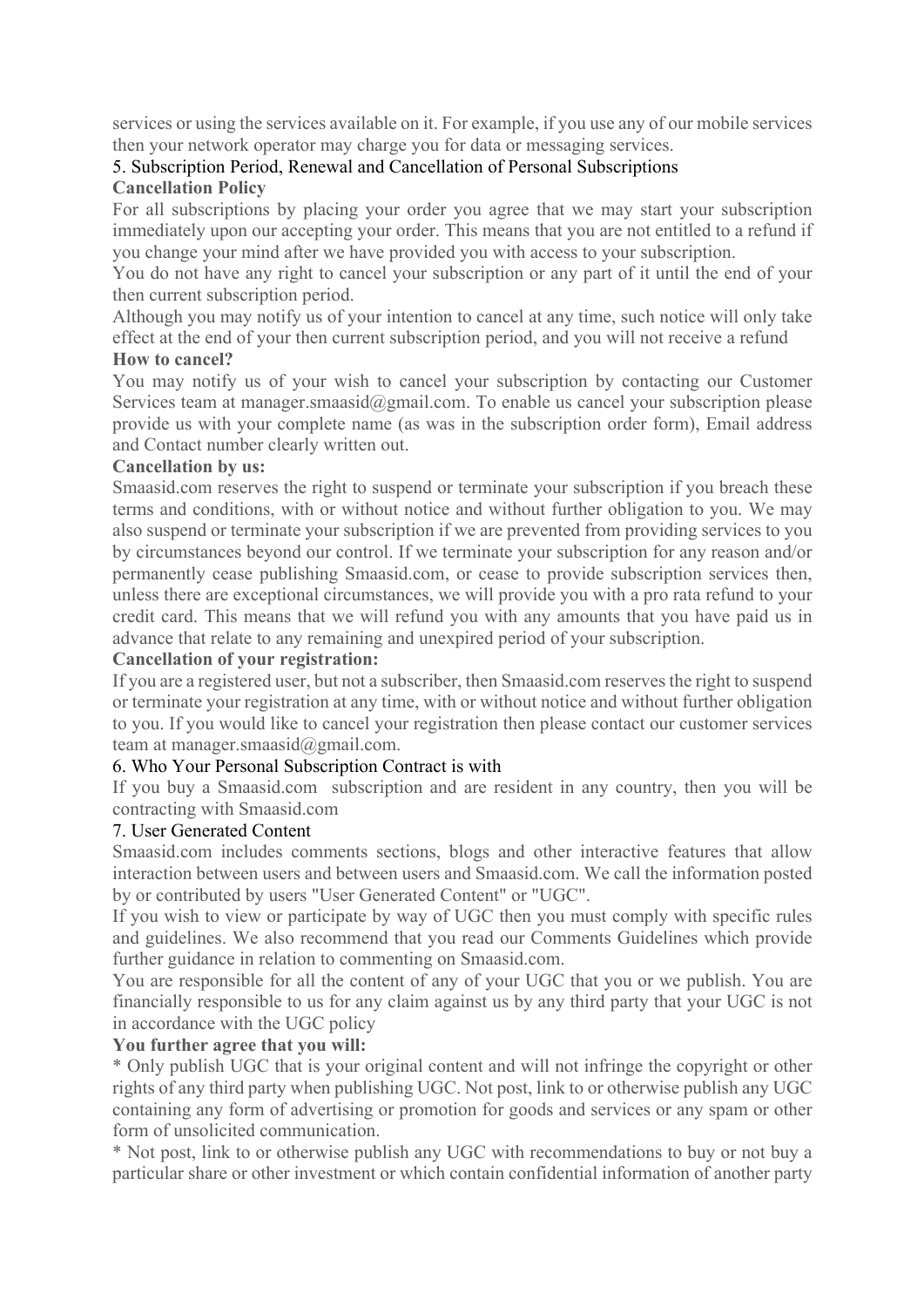or which otherwise have the purpose of affecting the price or value of any share or other investment.

\* Not post, link to or otherwise publish any UGC that is threatening, offensive, libellous, indecent or otherwise unlawful.

\* Not post comments that are discriminatory in nature, for example, comments which make attacks on the grounds of race, religion, sex, gender, sexual orientation, disability or age.

\* Respectfully challenge different points of view but not personally attack other commentators.

\* Not disguise the origin of any UGC and not impersonate any person or entity (including Smaasid.com employees or Forum guests or hosts) or misrepresent any connection with any person or entity.

\* Not post or otherwise publish any UGC unrelated to the Forum or the Forum's topic.

\* Not post or transmit any UGC that contains software viruses, files or code designed to interrupt, destroy or limit the functionality of Smaasid.com or any computer software or equipment.

\* Not collect or store other users personal data.

\* Not restrict or inhibit any other user from using the Forums.

\* Comply with the guidelines for commenting set out in our Commenting FAQ.

It is not possible for Smaasid.com to fully monitor all UGC published on Smaasid.com but where we have actually received notice of any UGC that is potentially misleading, untrue, offensive, unlawful, infringes third party rights or is potentially in breach of these terms and conditions, then we will review that UGC, decide whether to remove it from Smaasid.com and act accordingly. This may include banning a user from participation in UGC on Smaasid.com. If you believe that any UGC published on Smaasid.com infringes any legal rights that you may have or is not allowed under these terms and conditions, please notify us immediately with specific details by contacting us at manager.smaasid@gmail.com

#### 8. Third Party Sites and Services

Smaasid.com may contain links to other Internet websites or online and mobile services provided by independent third parties, including websites of our advertisers and sponsors (what we call "Third Party Sites"), either directly or through frames. Third Party Sites also include co-branded with Smaasid.com and so include Smaasid.com's trade marks.

It is your decision whether you purchase or use any third party products or services made available on or via Third Party Sites and you should read Section 9 below carefully. Our Privacy Policy does not apply to Third Party Sites.

Smaasid.com contains advertising and sponsorship. Advertisers and sponsors are responsible for ensuring that material submitted for inclusion on Smaasid.com complies with international and national law. Smaasid.com is not responsible for any error or inaccuracy in advertising, incorrect links or sponsorship material.

Copyright in any software that is made available for download from Smaasid.com belongs to Smaasid.com or its suppliers or contributors. Your use of the software is governed by the terms of any licence agreement that may accompany or be included with the software. Do not install or use any of this software unless you agree to such licence agreement. Smaasid.com is not responsible for any technical or other issues that may happen if you download third party software.

### 9. Our Responsibilities towards You

A summary of what this section means: this section is important and you should read it carefully. It makes clear to what extent, if any, Smaasid.com accepts responsibility (liability) to you for your use of Smaasid.com or in respect of any third party products or services that we refer to or advertisements or any other link to on Smaasid.com. Unless you are a premium subscriber to Smaasid.com, we accept no financial responsibility to you arising from your use of Smaasid.com or the content, advertisements and links published on Smaasid.com. If you are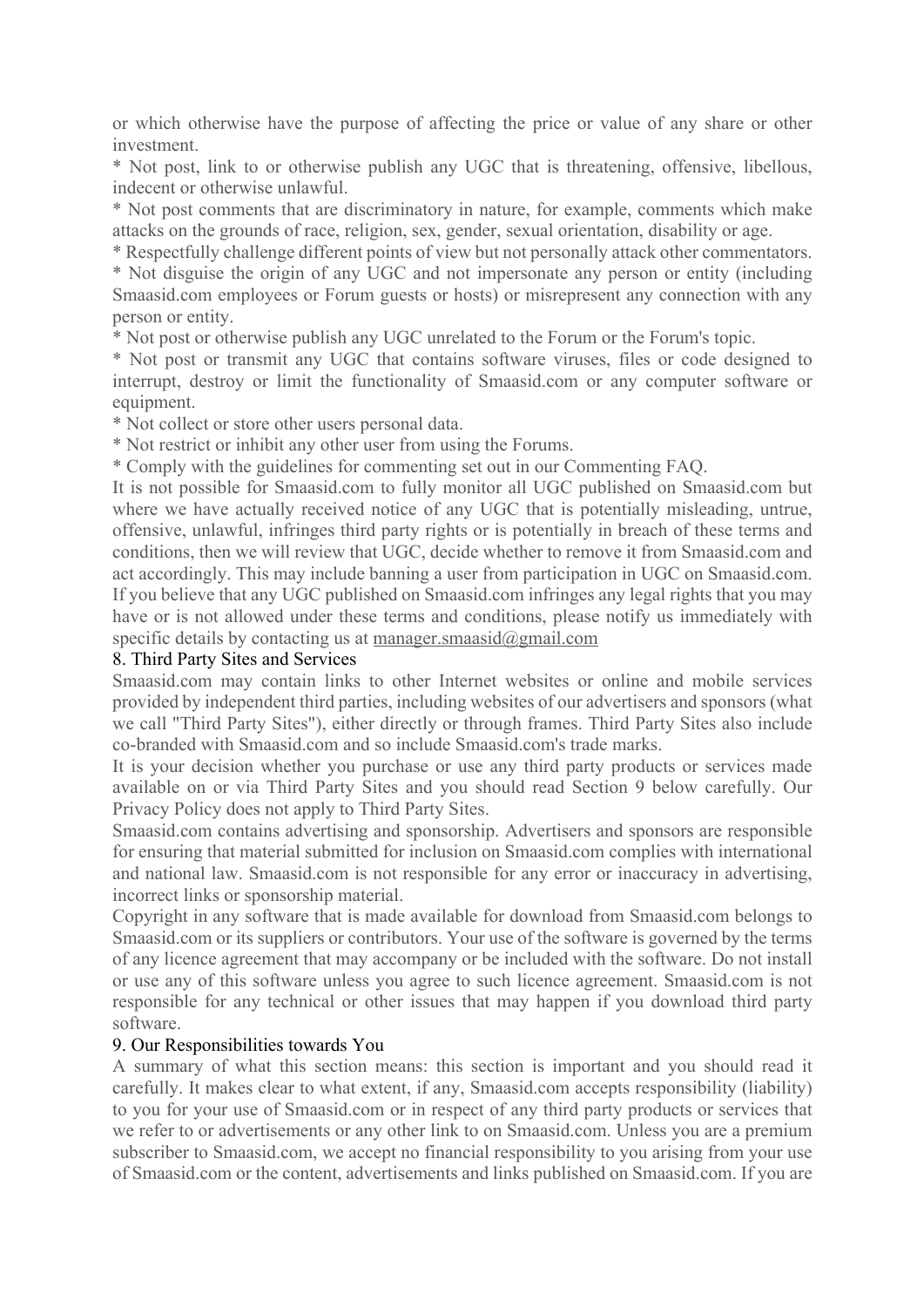a Smaasid.com premium service subscriber, we limit our financial responsibility to you arising from your use of Smaasid.com and/or the Premium Services you consume on Smaasid.com to the price you paid for your subscription.

In no circumstances do we accept responsibility for your use of Third Party Sites or services not limited to advertisements, links in respect of any Third Party Products. By Third Party Sites we mean websites, online or mobile services provided by third parties, including websites of advertisers and sponsors that may appear on Smaasid.com. By Third Party Products we mean products or services provided by third parties.

# **Limitations of content published on Smaasid.com:**

All content published on Smaasid.com (including any information we publish regarding Third Party Products) is only for your general information and entertainment purposes and is not intended to address your particular requirements. In particular, Content created by Smaasid.com, its syndication partners and including UGC and any other content provided by third parties and distributed by Smaasid.com, does not constitute any form of advice, recommendation, representation, endorsement or arrangement by Smaasid.com. It is not intended to be and should not be relied upon by users in making (or refraining from making) any specific investment, purchase, sale or other decisions. Appropriate independent advice should be obtained before making any such decision, such as from a qualified financial adviser. Any agreements, transactions or other arrangements made between you and any third party named on (or linked to from) Smaasid.com are at your own responsibility and entered into at your own risk. Any information that you receive via Smaasid.com, whether or not it is classified as "real time", may have stopped being current by the time it reaches you. Share price information may be rounded up/down and therefore may not be entirely accurate.

### **What we promise:**

Smaasid.com promises to develop and operate Smaasid.com with reasonable skill and care and will use reasonable efforts to promptly remedy any faults of which it is aware or made aware of.

### **What we do not promise:**

Smaasid.com does not provide any promises or warranties other than defined above. The content is provided on an "as is" and "as available" basis. While the content creation team and its partners from whom content is syndicated make the best of their efforts to put together accurate, complete and authentic content, Smaasid.com and Smaasid.com does not make any promises in respect of content published on its website and/or the services and functions available on or through Smaasid.com or of the quality, completeness or accuracy of the information published on or linked to from Smaasid.com other than as expressly stated above. The above disclaimers apply to your use of Smaasid.com. Without limiting the above, Smaasid.com is not liable for matters beyond its reasonable control. Smaasid.com does not control third party communications networks (including your internet service provider), the internet, acts of god or the acts of third parties.

### **Our financial responsibility to you:**

You agree that if we are in breach of these terms and conditions, we will only be responsible to you for any damages that you incur arising out of your use of Smaasid.com (to the extent that Smaasid.com's liability is not otherwise excluded by this section 9) as follows:

If you incur any loss as a result of using Smaasid.com or any Content outside the scope of these terms and conditions, Smaasid.com accepts no responsibility (liability) to you for this.

You will be responsible for all claims, liabilities, damages, cost and expenses suffered or incurred as a result of your breach of these terms and conditions.

Smaasid.com will only be responsible for loss or damage you suffer which is the reasonably foreseeable result of Business-Standard's breach of a legal duty of care owed to you.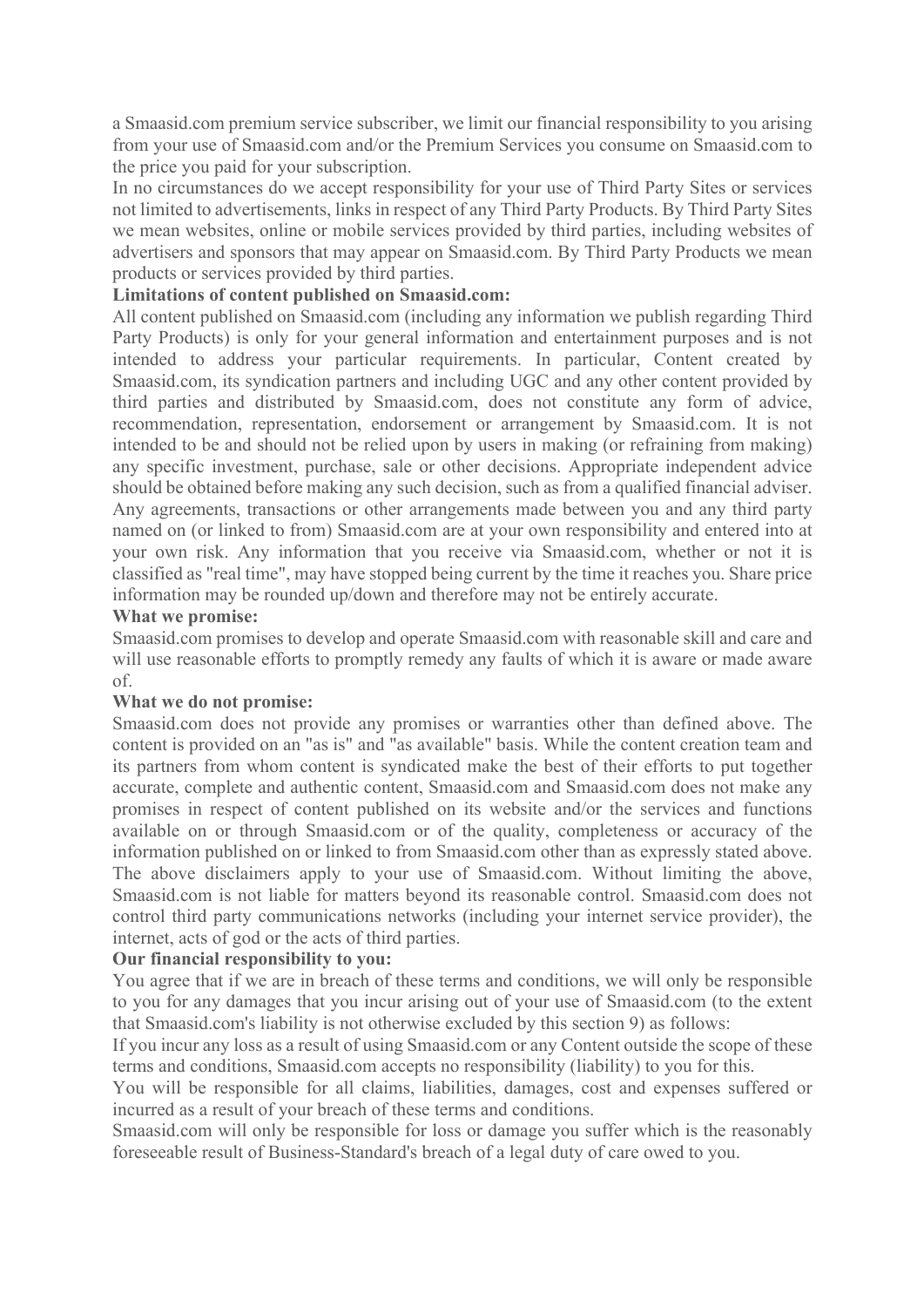Smaasid.com will not be responsible to you for any loss or damage suffered by your business, such as lost data, lost profits or any business interruption.

If you have a premium subscription then you may terminate your subscription in writing to Smaasid.com. If Smaasid.com is unavailable or inaccessible to you for more than 5 days in a 30 day period, as a result of the fault or failure of Smaasid.com, in which case we will refund you any amount that you have paid to us in advance that relates to any period which was still to run on your subscription. You may instead at your option receive a renewal to your subscription free-of-charge at the point of renewal.

The limitations of liability in this section 9 apply for the benefit of Smaasid.com, its affiliates, and all of their respective officers, directors, employees, agents or any company who we transfer our rights and obligations to in accordance with these terms and conditions.

To the full extent permitted by law you acknowledge and agree that our third party content and data suppliers have no liability whatsoever to you in respect of any of their data supplied to you as part of Smaasid.com.com

Smaasid.com's liability will not be limited in the case of death or personal injury directly caused by Smaasid.com's negligence in those countries where it is unlawful for Smaasid.com to seek to exclude such liability.

# 10. Choice of Law and Jurisdiction

If you are a user whose principal address or principal use of Smaasid.com Digital services occurs in any jurisdiction across the world then these terms and conditions will be subject to Indian law. In this case, to the extent possible in the applicable jurisdiction, both you and we agree that the competent courts in New Delhi, India will have non-exclusive jurisdiction to settle any dispute which may arise out of, under, or in connection with these terms and conditions.

# 11. General

You may not license or transfer any of your rights under these terms and conditions. We may transfer any of our rights or obligations under these terms and conditions to any individual, organization or entity but if we do so we will ensure that any company/individual/entity to whom we transfer our rights or obligations will continue to honour your rights under them. Any resultant changes to the terms and conditions will be intimated to you via email and updated on this website.

If any provision of these terms and conditions is found to be invalid by any court having competent jurisdiction, the invalidity of that provision will not affect the validity of the remaining provisions of these terms and conditions, which will remain in full force and effect. Failure by either party to exercise any right or remedy under these terms and conditions does not constitute a waiver of that right or remedy. Headings in these terms and conditions are for convenience only and will have no legal meaning or effect.

These terms and conditions constitute the entire agreement between you and Smaasid.com for your use of the Smaasid.com website, Smaasid.com mobile and other digital products and services from Smaasid.com. They supersede all previous communications, representations and arrangements, either written or oral.

### 12. Content ownership

All Content created and published on the digital platforms under the url https://www.Smaasid.com the mobile browser site, applications, Smaasid.com E-paper belong to Smaasid.com and its licensors who own all intellectual property rights (including copyright and database rights) No intellectual property rights in any of the content are transferred to you while you consume the content on this platform. "Smaasid.com" are registered trade marks of Smaasid.com and you may not use them without prior written permission from Smaasid.com. You are permitted to use the content on this platform only as set out in our Copyright Policy.